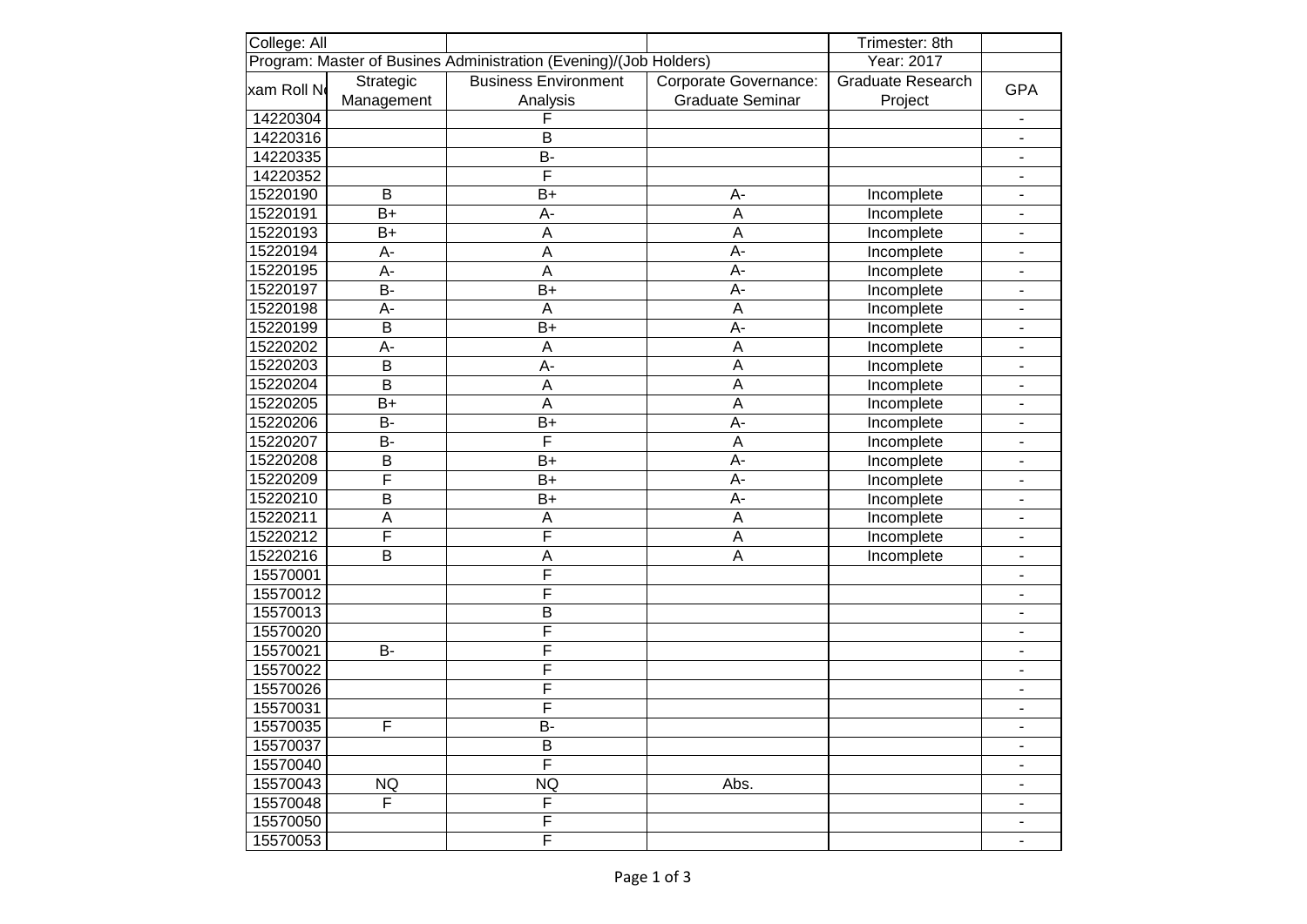| 15570063 |                | F                       |                         |                   | $\frac{1}{2}$            |
|----------|----------------|-------------------------|-------------------------|-------------------|--------------------------|
| 15570080 |                |                         | A-                      |                   | -                        |
| 15570081 |                | F                       |                         |                   | $\overline{\phantom{0}}$ |
| 15570101 | $B+$           | F                       | A                       | Incomplete        | $\overline{\phantom{0}}$ |
| 15570102 | $B+$           | $B+$                    | A                       | Incomplete        | $\overline{\phantom{0}}$ |
| 15570103 | $B+$           | <b>B-</b>               | A                       | Incomplete        | $\overline{\phantom{0}}$ |
| 15570104 | $B+$           | B                       | A                       | Incomplete        | $\overline{\phantom{0}}$ |
| 15570105 | A-             | <b>B-</b>               | A                       | Incomplete        | $\overline{\phantom{0}}$ |
| 15570106 | A-             | B                       | A                       | Incomplete        | $\overline{\phantom{0}}$ |
| 15570107 | $B+$           | $\overline{\mathsf{F}}$ | A                       | Incomplete        | $\overline{\phantom{0}}$ |
| 15570109 | $B+$           | $\overline{F}$          | A                       | Incomplete        | $\overline{\phantom{0}}$ |
| 15570110 | B              | F                       | A                       | Incomplete        | $\overline{\phantom{0}}$ |
| 15570111 | B              | F                       | A                       | Incomplete        | -                        |
| 15570112 | B              | F                       | A                       | Incomplete        | -                        |
| 15570113 | B              | F                       | A                       | Incomplete        | -                        |
| 15570114 | A-             | B                       | A                       | Incomplete        | $\overline{\phantom{0}}$ |
| 15570115 | A-             | $\overline{B}$          | A                       | Incomplete        | $\overline{\phantom{0}}$ |
| 15570116 | $B+$           | F                       | A                       | Incomplete        | $\overline{\phantom{0}}$ |
| 15570117 | B              | <b>B-</b>               | A                       | Incomplete        | -                        |
| 15570118 | B              | F                       | A                       | Incomplete        | $\overline{\phantom{0}}$ |
| 15570119 | A              | B                       | A                       | Incomplete        | $\frac{1}{2}$            |
| 15570120 | B              | B                       | $\overline{A}$          | Incomplete        | -                        |
| 15570121 | B              | F                       | A                       | Incomplete        | -                        |
| 15570122 | $B+$           | B                       | A                       | Incomplete        | $\frac{1}{2}$            |
| 15570123 | $B+$           | <b>B-</b>               | A                       | Incomplete        | $\overline{\phantom{0}}$ |
| 15570124 | $B+$           | А-                      | A                       | Incomplete        | -                        |
| 15570125 | F              | F                       | A                       | Incomplete        | $\overline{\phantom{0}}$ |
| 15570126 | F              | F                       | A                       | Incomplete        | $\overline{\phantom{0}}$ |
| 15570127 | $B+$           | F                       | A                       | Incomplete        | -                        |
| 15570128 | $B+$           | <b>B-</b>               | A                       | Incomplete        | $\overline{\phantom{0}}$ |
| 15570129 | B              | F                       | A                       | <b>Incomplete</b> | -                        |
| 15570130 | B              | F                       | $\overline{A}$          | Incomplete        | -                        |
| 15570131 | A              | B+                      | $A -$                   | Incomplete        | -                        |
| 15570134 | $\overline{B}$ | $\overline{F}$          | B                       | Incomplete        | $\overline{\phantom{0}}$ |
| 15570135 | $B+$           | A                       | $\overline{A}$          | Incomplete        |                          |
| 15570136 | F              | F                       | <b>B-</b>               | Incomplete        | ۰                        |
| 15570137 | $B+$           | $A-$                    | $\overline{B}$          | Incomplete        |                          |
| 15570139 | F              | $\overline{F}$          | A                       | Incomplete        |                          |
| 15570140 | F              | B                       | A-                      | Incomplete        |                          |
| 15570141 | $\overline{B}$ | $\overline{B}$          | A-                      | Incomplete        |                          |
| 15570142 | <b>NQ</b>      | Abs                     | $\overline{\mathsf{B}}$ | Incomplete        |                          |
| 15570143 | <b>B-</b>      | B+                      | $\mathsf A$             | Incomplete        |                          |
| 15570145 | $\sf B$        | $\overline{B}$          | B+                      | Incomplete        | $\blacksquare$           |